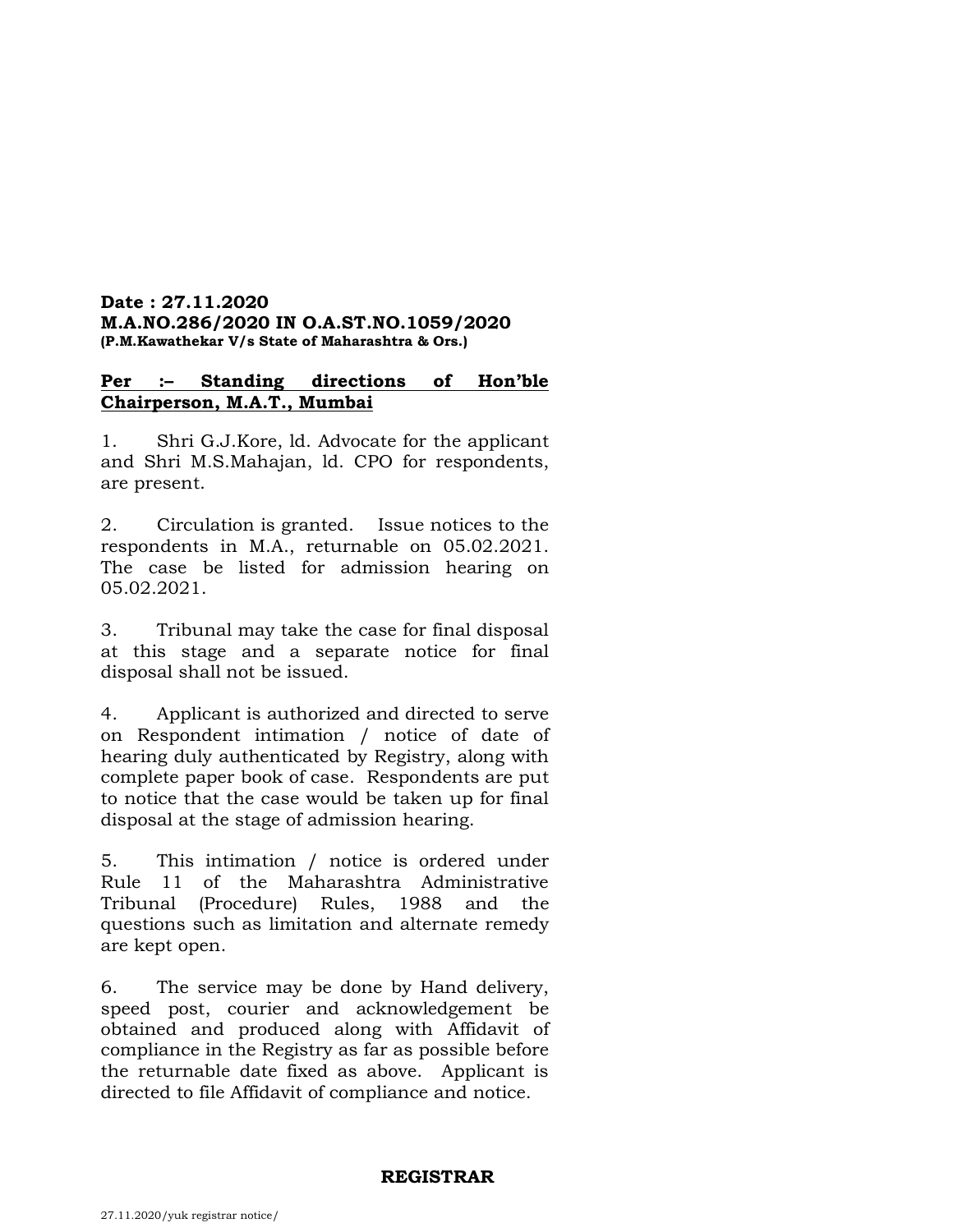## **Date : 27.11.2020 M.A.NO.287/2020 IN O.A.ST.NO.1061/2020 (B.P.Dharurkar V/s State of Maharashtra & Ors.)**

# **Per :– Standing directions of Hon'ble Chairperson, M.A.T., Mumbai**

1. Shri G.J.Kore, ld. Advocate for the applicant and Shri M.S.Mahajan, ld. CPO for respondents, are present.

2. Circulation is granted. Issue notices to the respondents in M.A., returnable on 05.02.2021. The case be listed for admission hearing on 05.02.2021.

3. Tribunal may take the case for final disposal at this stage and a separate notice for final disposal shall not be issued.

4. Applicant is authorized and directed to serve on Respondent intimation / notice of date of hearing duly authenticated by Registry, along with complete paper book of case. Respondents are put to notice that the case would be taken up for final disposal at the stage of admission hearing.

5. This intimation / notice is ordered under Rule 11 of the Maharashtra Administrative Tribunal (Procedure) Rules, 1988 and the questions such as limitation and alternate remedy are kept open.

6. The service may be done by Hand delivery, speed post, courier and acknowledgement be obtained and produced along with Affidavit of compliance in the Registry as far as possible before the returnable date fixed as above. Applicant is directed to file Affidavit of compliance and notice.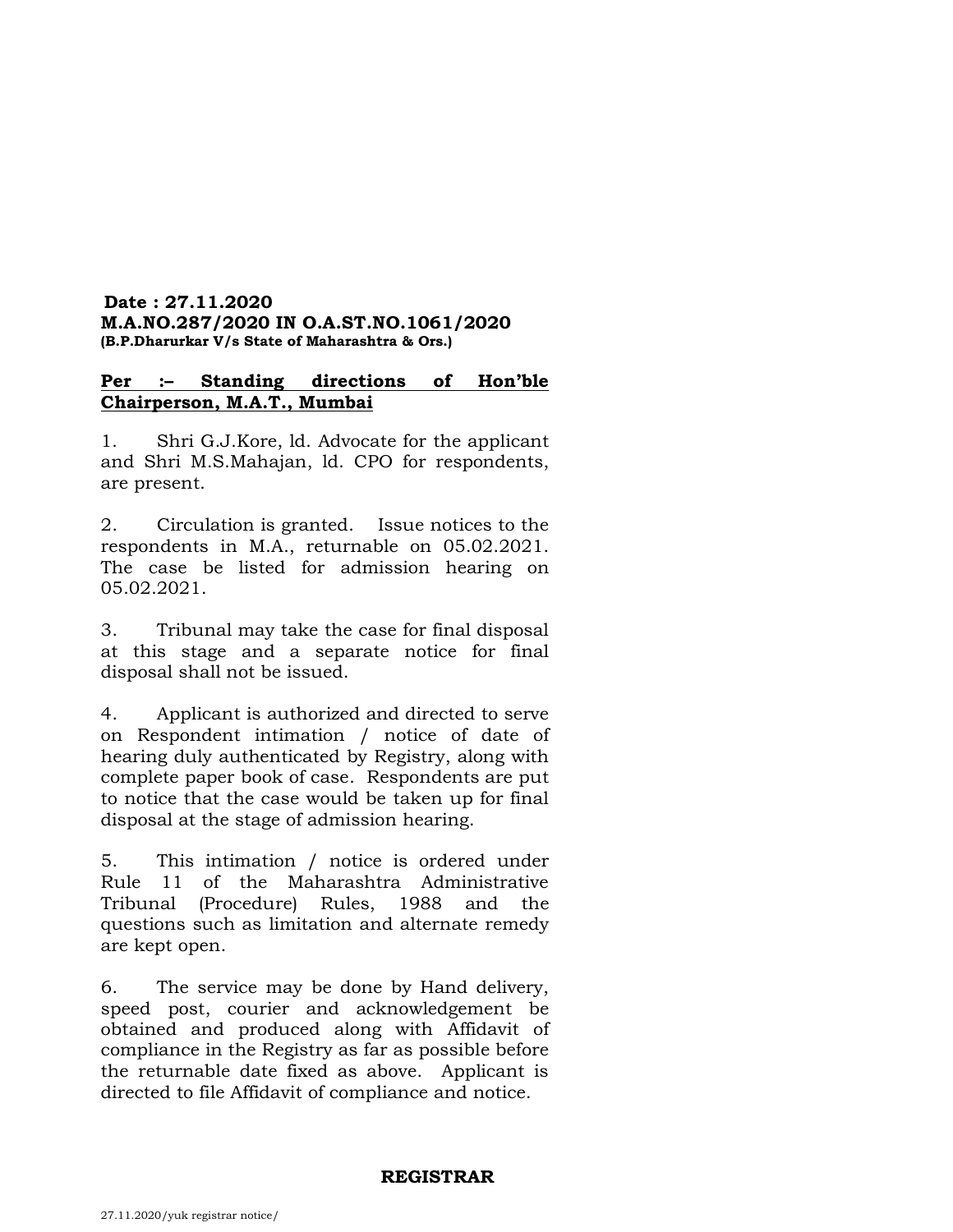## **Date : 27.11.2020 M.A.NO.288/2020 IN O.A.ST.NO.1063/2020 (Pratap Sontakke V/s State of Maharashtra & Ors.)**

# **Per :– Standing directions of Hon'ble Chairperson, M.A.T., Mumbai**

1. Shri G.J.Kore, ld. Advocate for the applicant and Smt. Deepali Deshpande, ld. PO for respondents, are present.

2. Circulation is granted. Issue notices to the respondents in M.A., returnable on 05.02.2021. The case be listed for admission hearing on 05.02.2021.

3. Tribunal may take the case for final disposal at this stage and a separate notice for final disposal shall not be issued.

4. Applicant is authorized and directed to serve on Respondent intimation / notice of date of hearing duly authenticated by Registry, along with complete paper book of case. Respondents are put to notice that the case would be taken up for final disposal at the stage of admission hearing.

5. This intimation / notice is ordered under Rule 11 of the Maharashtra Administrative Tribunal (Procedure) Rules, 1988 and the questions such as limitation and alternate remedy are kept open.

6. The service may be done by Hand delivery, speed post, courier and acknowledgement be obtained and produced along with Affidavit of compliance in the Registry as far as possible before the returnable date fixed as above. Applicant is directed to file Affidavit of compliance and notice.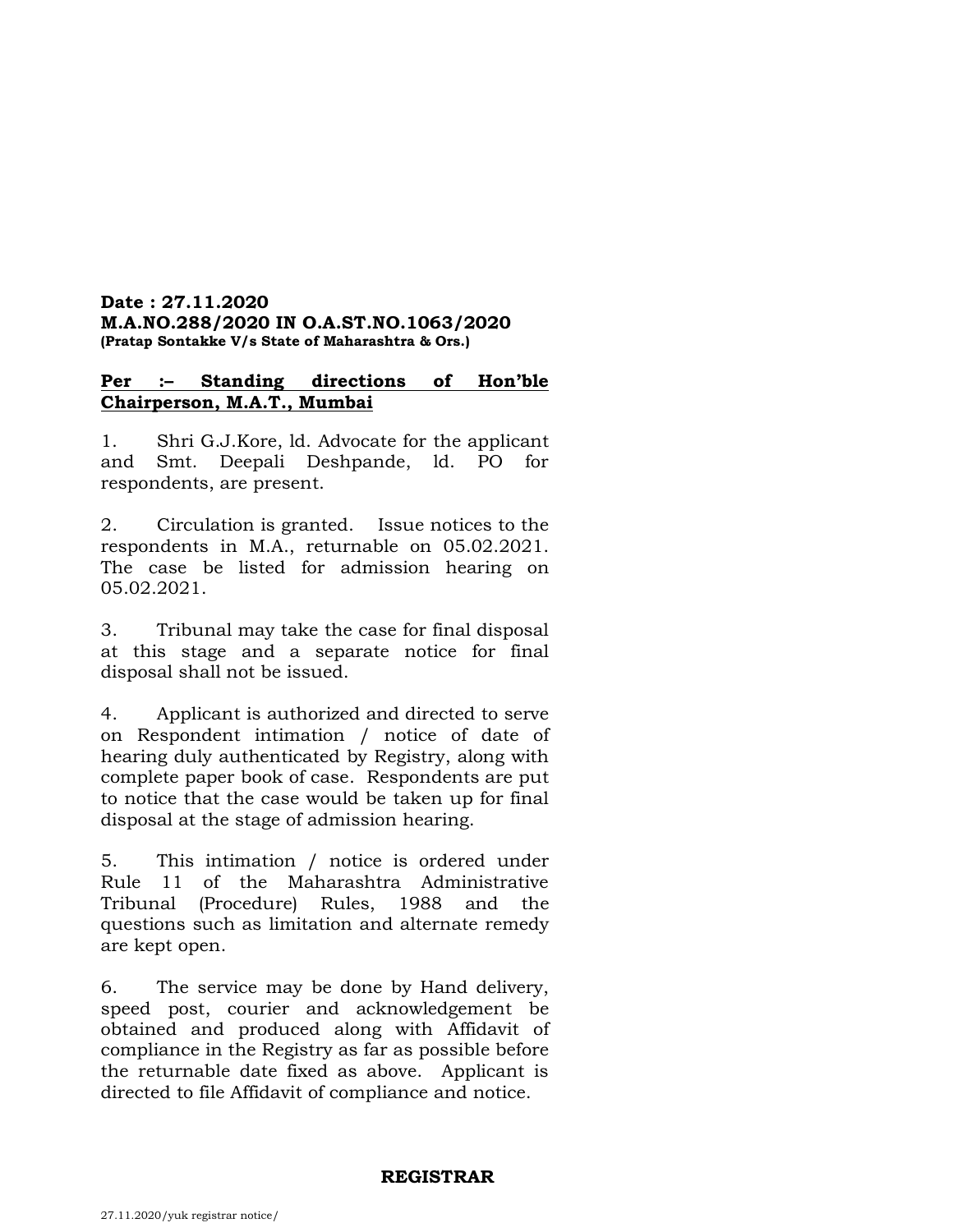## **Date : 27.11.2020 M.A.NO.289/2020 IN O.A.ST.NO.1065/2020 (P.B.Dhorge V/s State of Maharashtra & Ors.)**

# **Per :– Standing directions of Hon'ble Chairperson, M.A.T., Mumbai**

1. Shri G.J.Kore, ld. Advocate for the applicant and Smt. Deepali Deshpande, ld. PO for respondents, are present.

2. Circulation is granted. Issue notices to the respondents in M.A., returnable on 05.02.2021. The case be listed for admission hearing on 05.02.2021.

3. Tribunal may take the case for final disposal at this stage and a separate notice for final disposal shall not be issued.

4. Applicant is authorized and directed to serve on Respondent intimation / notice of date of hearing duly authenticated by Registry, along with complete paper book of case. Respondents are put to notice that the case would be taken up for final disposal at the stage of admission hearing.

5. This intimation / notice is ordered under Rule 11 of the Maharashtra Administrative Tribunal (Procedure) Rules, 1988 and the questions such as limitation and alternate remedy are kept open.

6. The service may be done by Hand delivery, speed post, courier and acknowledgement be obtained and produced along with Affidavit of compliance in the Registry as far as possible before the returnable date fixed as above. Applicant is directed to file Affidavit of compliance and notice.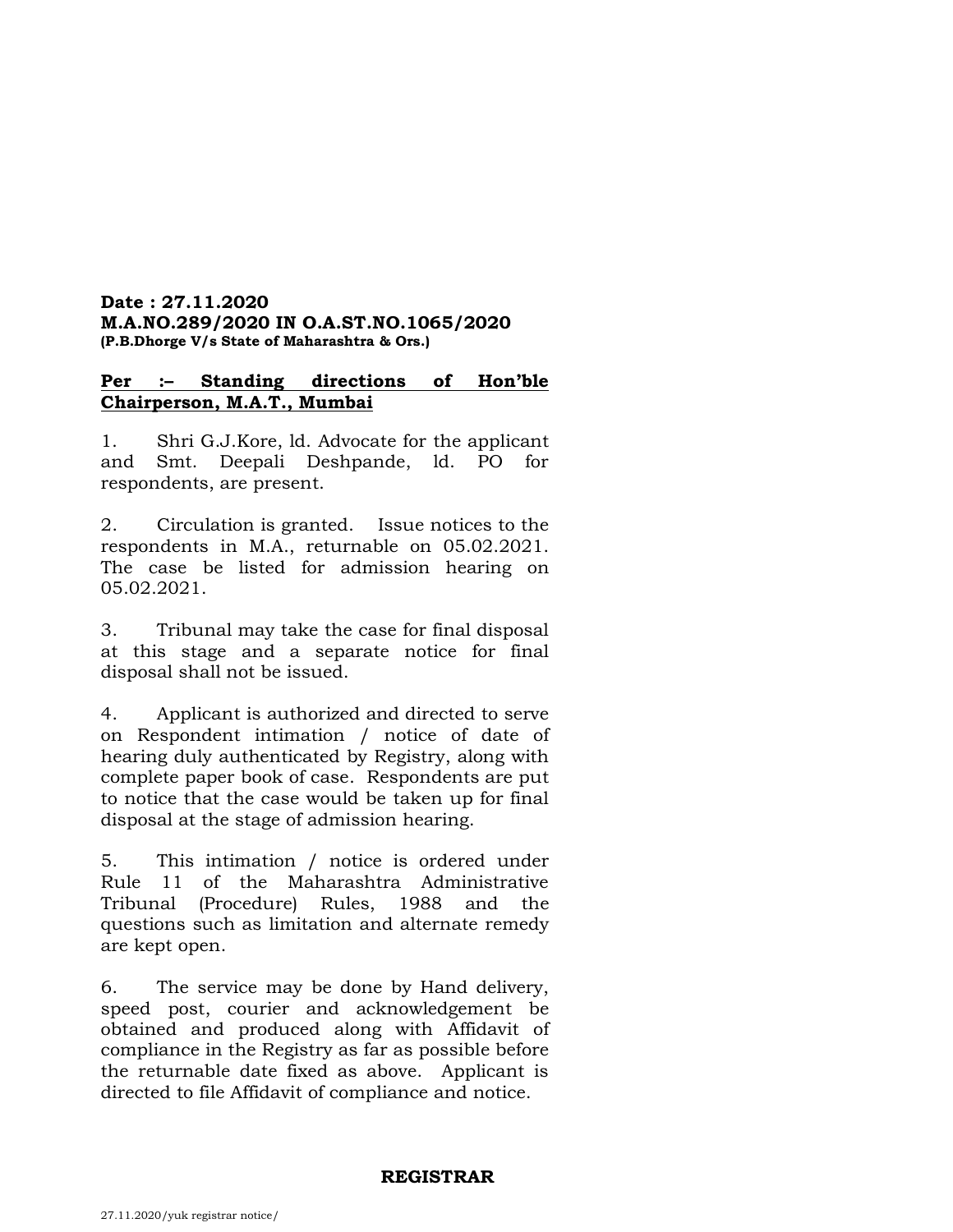## **Date : 27.11.2020 M.A.NO.290/2020 IN O.A.ST.NO.1067/2020 (Vilas V. Sathe V/s State of Maharashtra & Ors.)**

# **Per :– Standing directions of Hon'ble Chairperson, M.A.T., Mumbai**

1. Shri G.J.Kore, ld. Advocate for the applicant and Shri M.P.Gude, ld. PO for respondents, are present.

2. Circulation is granted. Issue notices to the respondents in M.A., returnable on 05.02.2021. The case be listed for admission hearing on 05.02.2021.

3. Tribunal may take the case for final disposal at this stage and a separate notice for final disposal shall not be issued.

4. Applicant is authorized and directed to serve on Respondent intimation / notice of date of hearing duly authenticated by Registry, along with complete paper book of case. Respondents are put to notice that the case would be taken up for final disposal at the stage of admission hearing.

5. This intimation / notice is ordered under Rule 11 of the Maharashtra Administrative Tribunal (Procedure) Rules, 1988 and the questions such as limitation and alternate remedy are kept open.

6. The service may be done by Hand delivery, speed post, courier and acknowledgement be obtained and produced along with Affidavit of compliance in the Registry as far as possible before the returnable date fixed as above. Applicant is directed to file Affidavit of compliance and notice.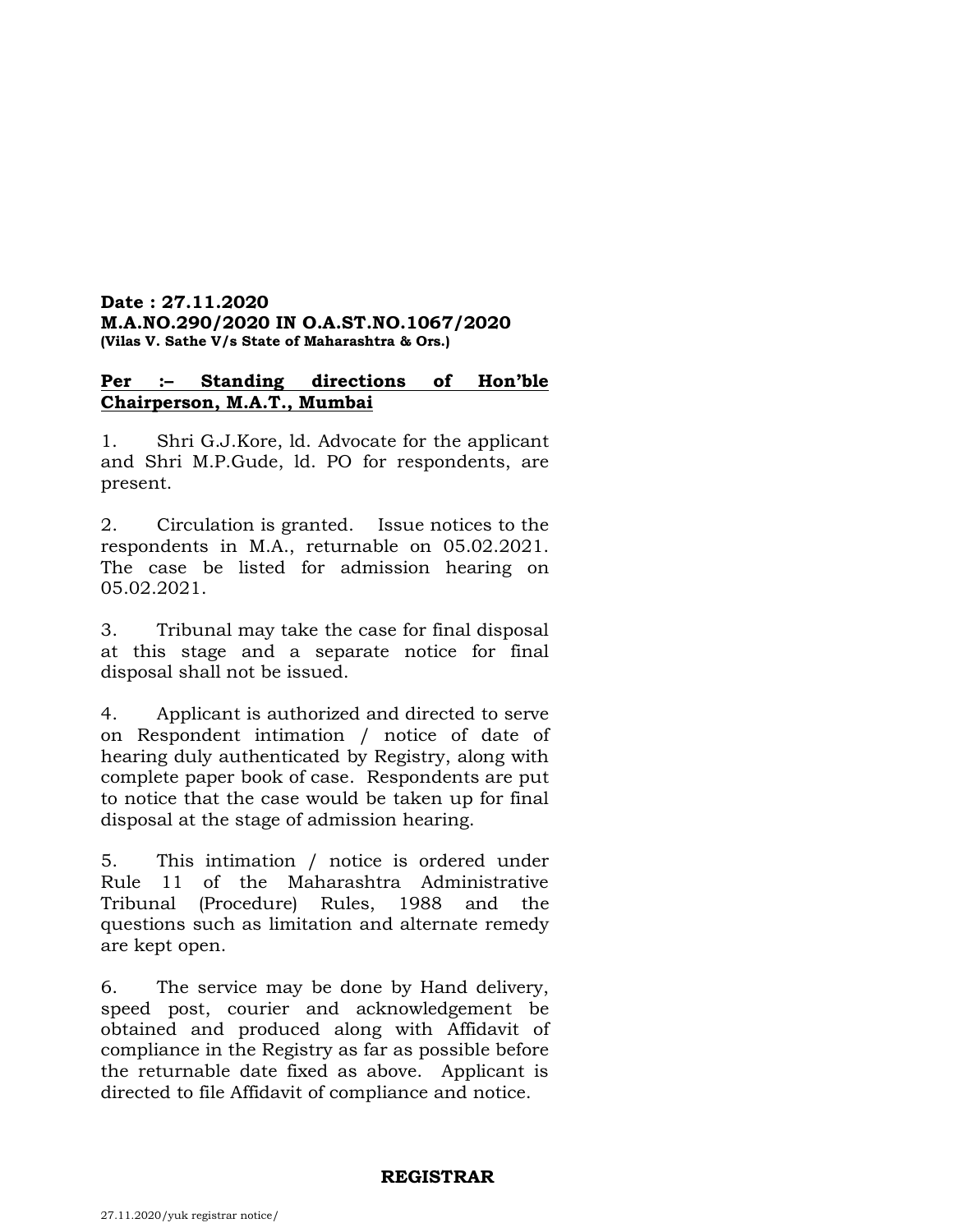## **Date : 27.11.2020 M.A.NO.291/2020 IN O.A.ST.NO.1070/2020 (Jilani Shaikh V/s State of Maharashtra & Ors.)**

# **Per :– Standing directions of Hon'ble Chairperson, M.A.T., Mumbai**

1. Shri G.J.Kore, ld. Advocate for the applicant and Shri M.P.Gude, ld. PO for respondents, are present.

2. Circulation is granted. Issue notices to the respondents in M.A., returnable on 05.02.2021. The case be listed for admission hearing on 05.02.2021.

3. Tribunal may take the case for final disposal at this stage and a separate notice for final disposal shall not be issued.

4. Applicant is authorized and directed to serve on Respondent intimation / notice of date of hearing duly authenticated by Registry, along with complete paper book of case. Respondents are put to notice that the case would be taken up for final disposal at the stage of admission hearing.

5. This intimation / notice is ordered under Rule 11 of the Maharashtra Administrative Tribunal (Procedure) Rules, 1988 and the questions such as limitation and alternate remedy are kept open.

6. The service may be done by Hand delivery, speed post, courier and acknowledgement be obtained and produced along with Affidavit of compliance in the Registry as far as possible before the returnable date fixed as above. Applicant is directed to file Affidavit of compliance and notice.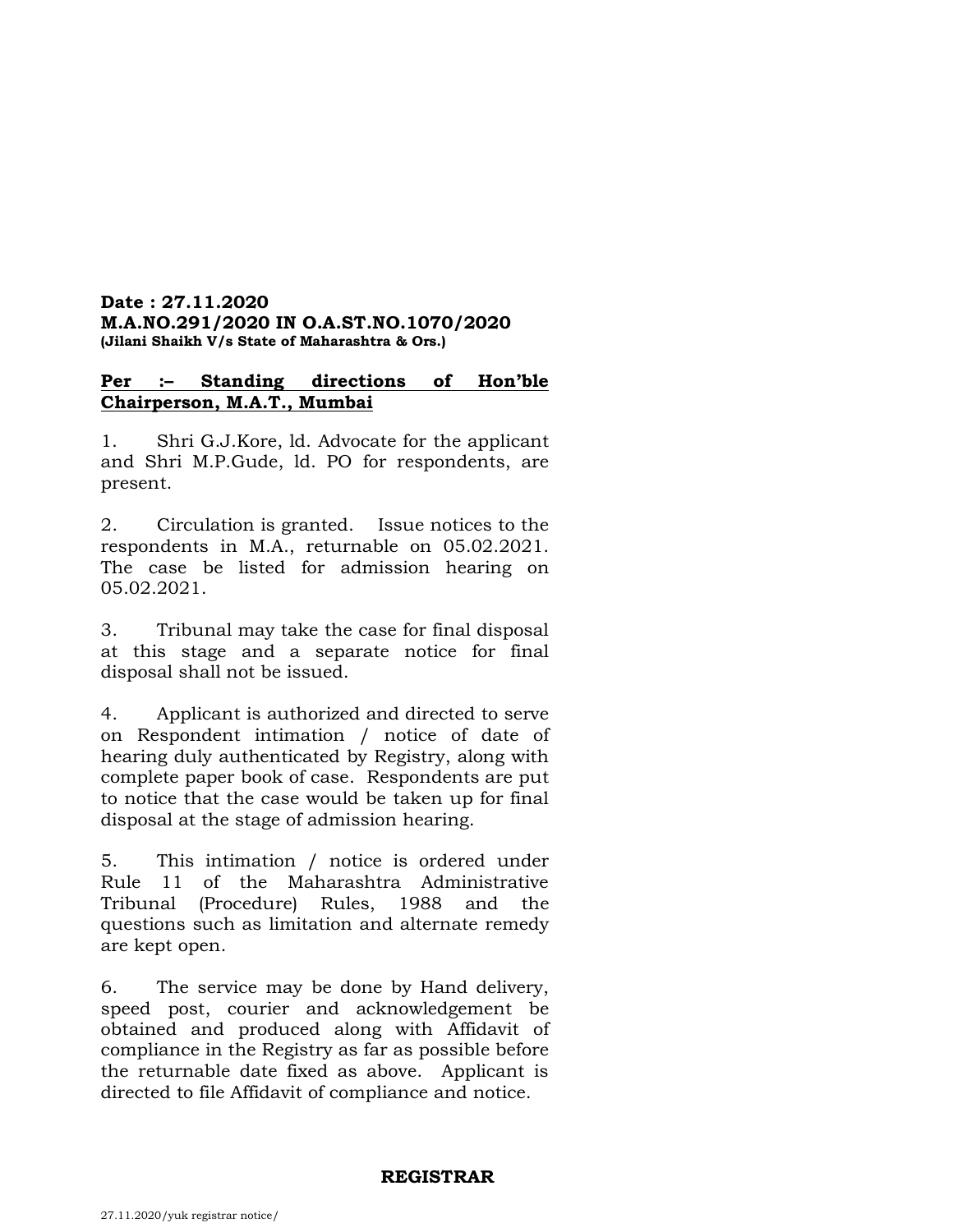## **Date : 27.11.2020 M.A.NO.292/2020 IN O.A.ST.NO.1072/2020 (Shaikh Rahim V/s State of Maharashtra & Ors.)**

# **Per :– Standing directions of Hon'ble Chairperson, M.A.T., Mumbai**

1. Shri G.J.Kore, ld. Advocate for the applicant and Smt. Priya Bharaswadkar, ld. PO for respondents, are present.

2. Circulation is granted. Issue notices to the respondents in M.A., returnable on 05.02.2021. The case be listed for admission hearing on 05.02.2021.

3. Tribunal may take the case for final disposal at this stage and a separate notice for final disposal shall not be issued.

4. Applicant is authorized and directed to serve on Respondent intimation / notice of date of hearing duly authenticated by Registry, along with complete paper book of case. Respondents are put to notice that the case would be taken up for final disposal at the stage of admission hearing.

5. This intimation / notice is ordered under Rule 11 of the Maharashtra Administrative Tribunal (Procedure) Rules, 1988 and the questions such as limitation and alternate remedy are kept open.

6. The service may be done by Hand delivery, speed post, courier and acknowledgement be obtained and produced along with Affidavit of compliance in the Registry as far as possible before the returnable date fixed as above. Applicant is directed to file Affidavit of compliance and notice.